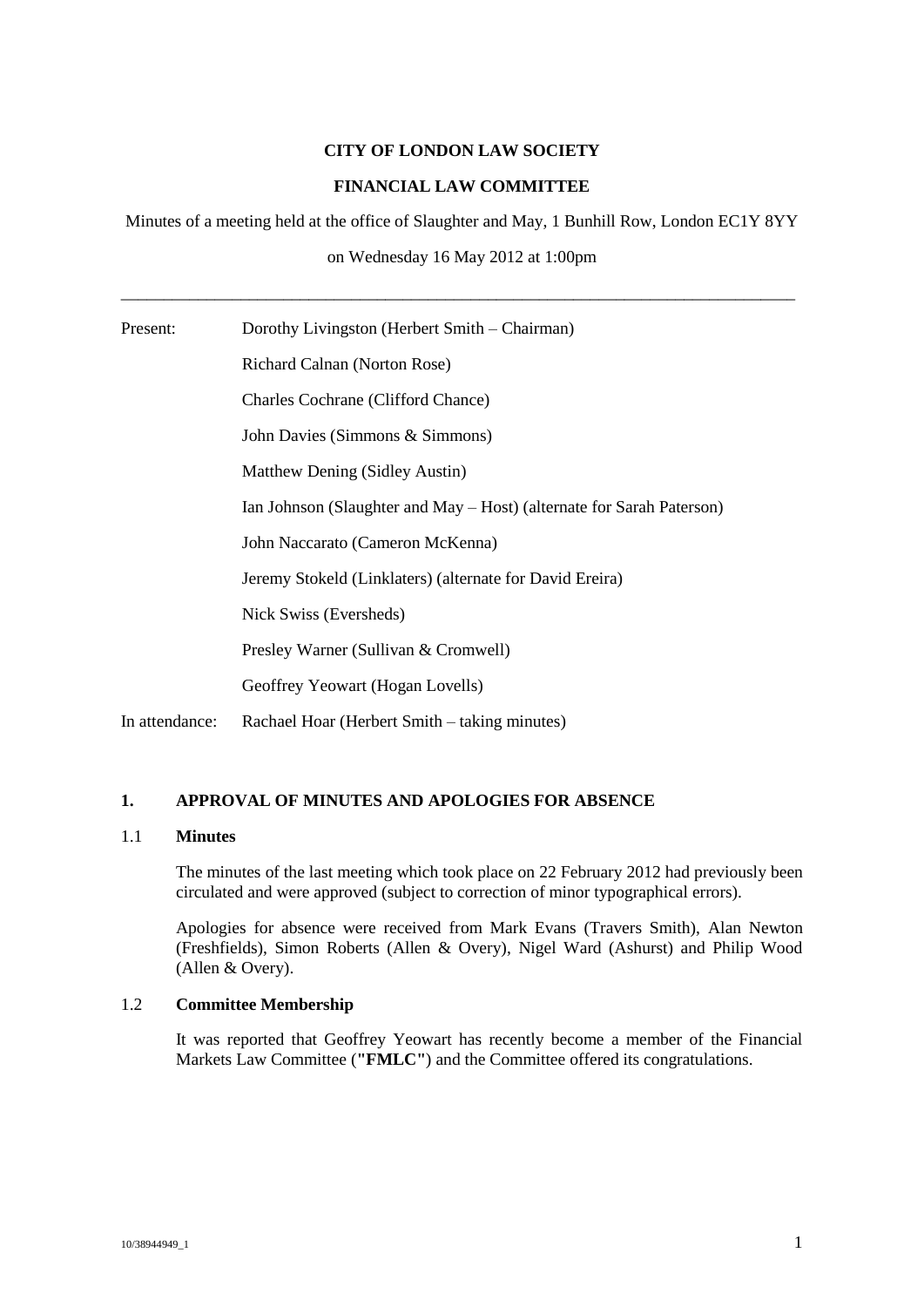## **2. REGISTRATION OF CHARGES**

#### 2.1 **Reform of the law on registration of charges**

It was noted that revised regulations for the registration of charges were awaited from BIS. It was thought that BIS was still aiming to issue the new regulations this year and that they would come into force in April 2013.

*Afternote: Further discussions with DBiS have taken place.*

#### 2.2 **Scottish Floating Charges: implementation of the Bankruptcy and Diligence etc (Scotland) Act 2007**

The Committee noted that the report produced for the Scottish Executive by the Technical Working Party (dated August 2011) had recently been made publicly available and that the Scottish Government was now consulting stakeholders. Accordingly, a draft response was in progress.

*Afternote: the Committee's response was finalised and sent on 20 June.*

### 2.3 **Work with FMLC on Financial Collateral Exceptions**

It was reported that the FMLC working party considering the adequacy of the exception to the Financial Collateral regime were considering two issues:

- 2.3.1 "control" for the purposes of the definition of a Security Financial Collateral Arrangement; and
- 2.3.2 clarifying how to determine "excess" in relation to the withdrawal of excess collateral allowed by the Regulations.

The Committee was well aware of these issues and would await further developments.

## **3. SECURED TRANSACTION REFORM: REPORT AND DISCUSSION ON WORKING PARTY WORK**

It was reported that the working party considering secured transaction reform had met to discuss issues in February and April. A number of points had arisen which would be explored further.

*Afternote: a draft paper had been circulated by Richard Calnan on 7 June for the working party to review and a further meeting planned for 18th September.*

### **4. FINANCIAL STABILITY**

#### 4.1 **EU discussion paper on bail-in powers**

The Committee was reminded that the European Commission had issued a working document on bail-in as a debt write-down tool and that the working party of the Committee had submitted its response on 20 April 2012 (available on CLLS website). In addition, the Law Society of England and Wales had sent a letter in support of the Committee's response to the European Commission on 26 April.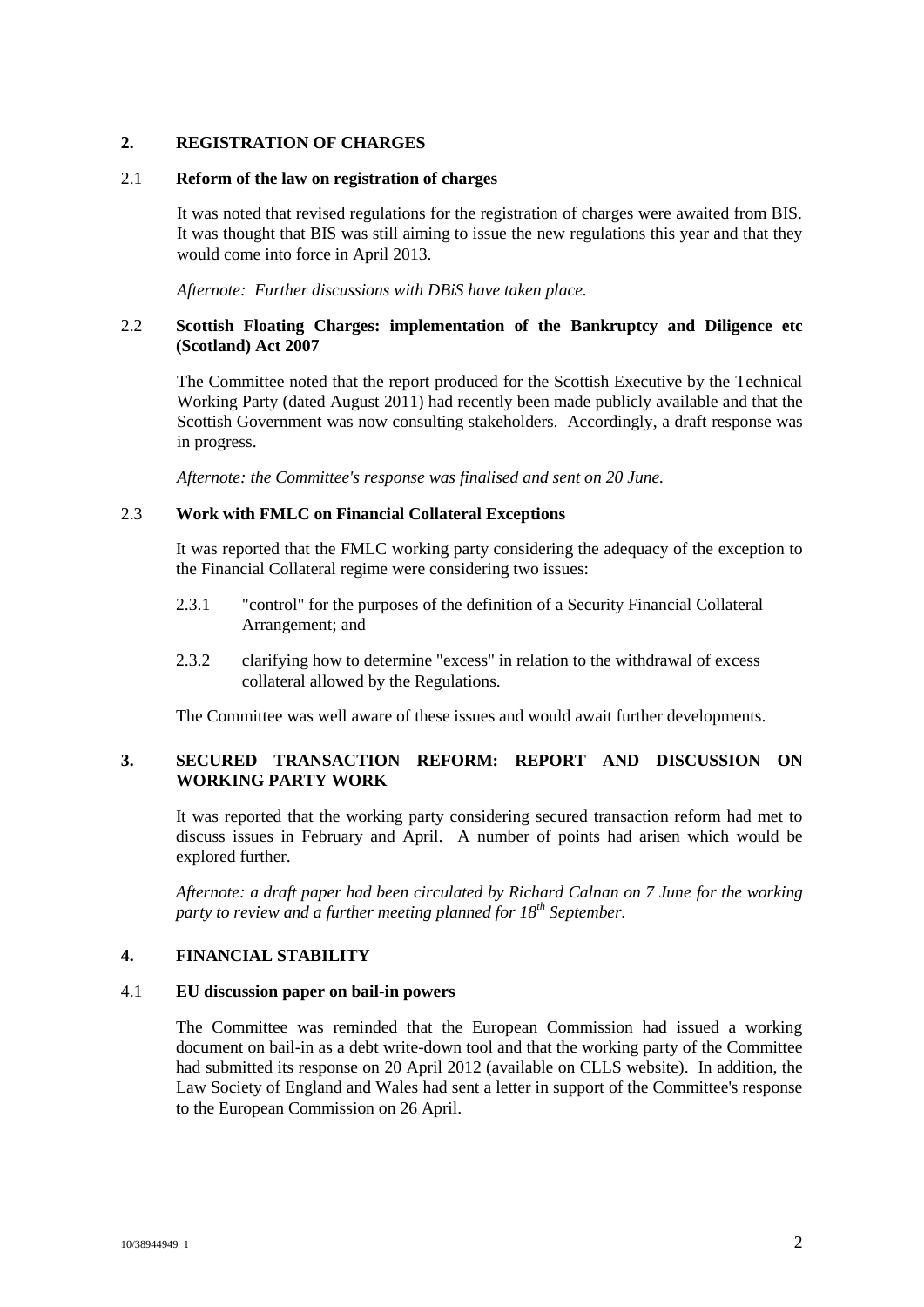*Afternote: the Commission has published a draft Regulation on banking group resolution which includes extensive bail-in powers. The UK Government is consulting further on bail-in in the context of the ICB recommendations (see next item).*

### 4.2 **Independent Commission on Banking ("ICB")**

The Committee was reminded that the ICB's final report of recommendations on reforms to improve stability and competition in UK banking had been issued in September 2011. Following this, the Queen's speech (on 9 May 2012) included details of a new Banking Reform Bill which will require banks to ring-fence certain services vital to the UK's economy, provides for depositors currently benefiting from the Financial Services Compensation Scheme to be treated as preferred creditors (and be paid before other unsecured creditors on insolvency) and sets out a new bail-in power which is aimed at ensuring that costs of bank resolution falls upon banks' shareholders and creditors (not taxpayers). It was anticipated that difficult issues may arise from the proposals and that the Committee could continue to engage in the consultation process.

*Afternote: a white paper including these proposals was issued in June. The Committee chose to make a submission in support of a detailed paper prepared on behalf of the Law Society of England and Wales by a cross-disciplinary working group. This in turn picked up on the Committee's bail-in submission referred to at 4.1. Both papers are available on the CLLS website.*

### 4.3 **The Banking Act Safeguards Order and small companies**

It was noted that the Banking Liaison Panel was still trying to have some changes implemented to the Banking Act Safeguards Order/and or Code of Conduct. It was not expected any changes would be made this year.

## 4.4 **Consultation by the High-level Expert Group on reforming the structure of the EU banking sector**

It was noted that the European Commission had set up a high level expert group in February 2012 whose mandate is to consider in-depth whether there is a need for structural reforms of the EU banking sector and to make any relevant proposals as appropriate. The group had launched a consultation on reforming the structure of the EU banking sector and responses were being sought.

*Afternote: a draft Regulation has been published (see 4.1).*

### **5. INSOLVENCY**

## 5.1 **Proposed abolition of section 51(2ZA) Insolvency Act 1986 – Scottish law restriction**

The proposed abolition of section 51(2ZA) of the Insolvency Act 1986 which relates to the appointment of a receiver in relation to property situated in Scotland was noted. It was felt that any consideration of this purely Scottish law matter would be best dealt with by the CLLS Insolvency Law Committee.

### 5.2 **Case law: Lehman/Firth Rixson (section 2(a)(iii) of ISDA)**

The Committee was reminded of the recent Court of Appeal decisions regarding the effect of section 2(a)(iii) of the ISDA Master Agreement in the appeals of Lomas and others re *JFB Firth Rixson Inc and others* and *Lehman Brothers Special Financing Inc v Carlton*